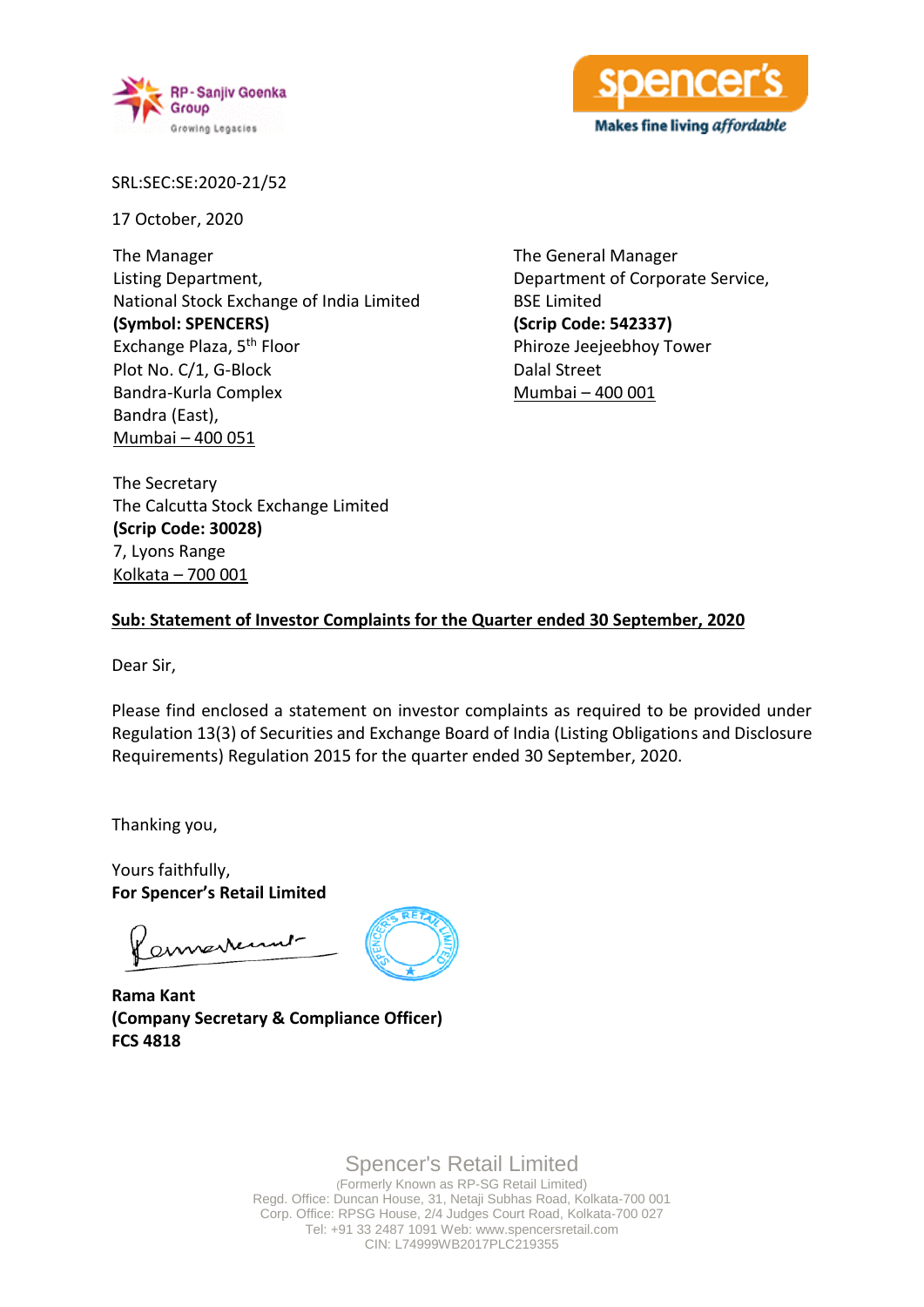# **Spencer's Retail Limited (Formerly known as RP-SG Retail Limited)**

# **Statement of Investor Complaints**

**1. Name of Listed Entity : Spencer's Retail Limited** 

**2. Quarter ended : 30 September, 2020**

# **Part A**

| Sr. No. | <b>Particulars</b>                                                 | <b>Number</b> |
|---------|--------------------------------------------------------------------|---------------|
|         | Number of complaints pending at the beginning of the quarter       |               |
|         | Number of complaints received directly including scores            |               |
|         | Number of complaints forwarded by Investors                        |               |
|         | Number of complaints received directly from Stock exchange         |               |
|         | Number of complaints received directly from SEBI                   |               |
| 6       | Number of complaints received directly from Depository Participant |               |
|         | Total Number of complaints/comments received (1+2+3+4+5+6)         |               |
| 8       | Number of complaints redressed/resolved                            |               |
| q       | Number of complaints pending                                       |               |

# **Part B**

| Sr.No. | <b>Name of Complainant</b> | <b>Date of Complaint</b> | <b>Status</b>      |
|--------|----------------------------|--------------------------|--------------------|
|        |                            |                          | (Resolved/pending) |
|        | Rajeev Agarwal             | 31/08/2020               | Resolved           |
| 2      | Ratan Nagori               | 31/08/2020               | Resolved           |
| 3      | Johnson Varughese          | 31/08/2020               | Resolved           |
| 4      | Krishna Murari Prajapati   | 6/9/2020                 | Resolved           |
| 5      | Krishna Murari Prajapati   | 6/9/2020                 | Resolved           |
| 6      | Pallavi Anil Maniyar       | 17/09/2020               | Resolved           |
|        | Krishna Murari Prajapati   | 17/09/2020               | Resolved           |
| 8      | Arvind Sharma              | 18/09/2020               | Resolved           |
| 9      | Anjila                     | 25/09/2020               | Resolved           |

Connerrent-

**17/10/2020 Company Secretary**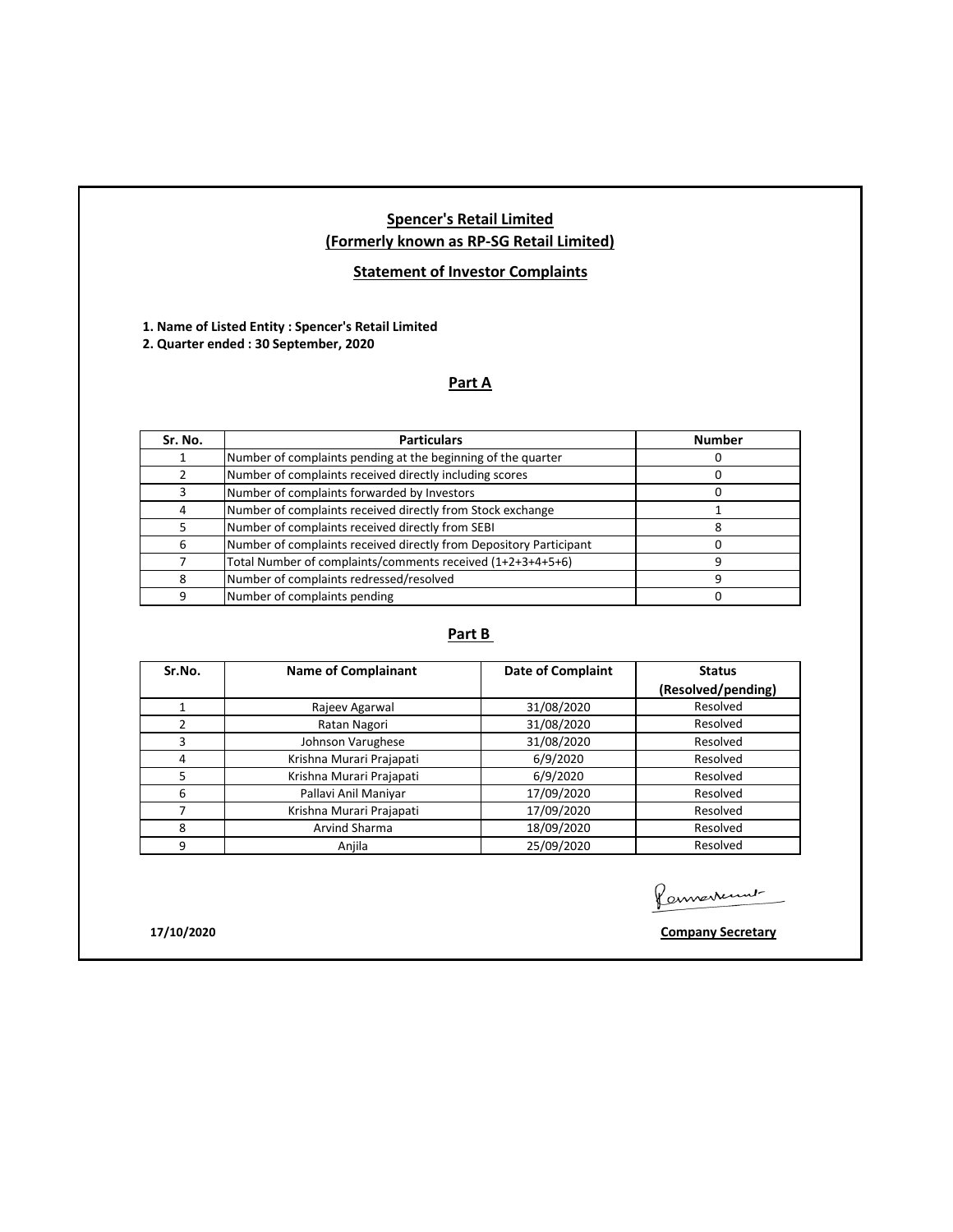**LINK** Intime

Link Intime India Pvt. Ltd. CIN: U67190MH1999PTC118368 C. 101, 247 Park, L. B. S. Marg,<br>C-101, 247 Park, L. B. S. Marg,<br>Vikhroli (West), Mumbai - 400 083.<br>Tel. : +91 22 4918 6000<br>Fax : +91 22 4918 6060<br>E-mail : mumbai@linkintime.co.in Website : www.linkintime.co.in

# **SPENCERS RETAIL LIMITED**

|                                               | Investor Grievance for the quarter ended 30.09.2020 |                          |                             |                               |  |  |  |
|-----------------------------------------------|-----------------------------------------------------|--------------------------|-----------------------------|-------------------------------|--|--|--|
| Date of<br>Complaint                          | Complaint received<br>from                          | Complaint received<br>by | Name of<br>Complainant      | <b>Nature</b>                 |  |  |  |
| 06-09-2020                                    | <b>SEBI</b>                                         | Link Intime India Itd    | Krishna Murari<br>Prajapati | Regarding<br>Unutilized RE's  |  |  |  |
| 06-09-2020                                    | <b>SEBI</b>                                         | Link Intime India Itd    | Krishna Murari<br>Prajapati | Regarding<br>Unutilized RE's  |  |  |  |
| 31-08-2020                                    | <b>SEBI</b>                                         | Link Intime India Itd    | Rajeev Agarwal              | Non receipt of<br>entitlement |  |  |  |
| 31-08-2020                                    | <b>SEBI</b>                                         | Link Intime India Itd    | Ratan nagori                | Non receipt of<br>entitlement |  |  |  |
| 31-08-2020                                    | <b>SEBI</b>                                         | Link Intime India Itd    | Johnson Varughese           | Non allotment of<br>shares    |  |  |  |
| 17-09-2020                                    | <b>SEBI</b>                                         | Link Intime India Itd    | Pallavi Anil Maniyar        | Regarding<br>unutilized RE's  |  |  |  |
| 17-09-2020                                    | <b>SEBI</b>                                         | Link Intime India Itd    | Krishna Murari<br>Prajapati | Regarding<br>unutilized RE's  |  |  |  |
| $\mathbb{R}^+$ . $\mathbb{R}^*$<br>25-09-2020 | <b>SEBI</b>                                         | Link Intime India Itd    | Anjila                      | Regarding<br>Unutilized RE's  |  |  |  |
| 18-09-2020                                    | <b>BSE</b><br>W                                     | Link Intime India Itd    | Arvind Sharma               | Regarding<br>Unutilized RE's  |  |  |  |